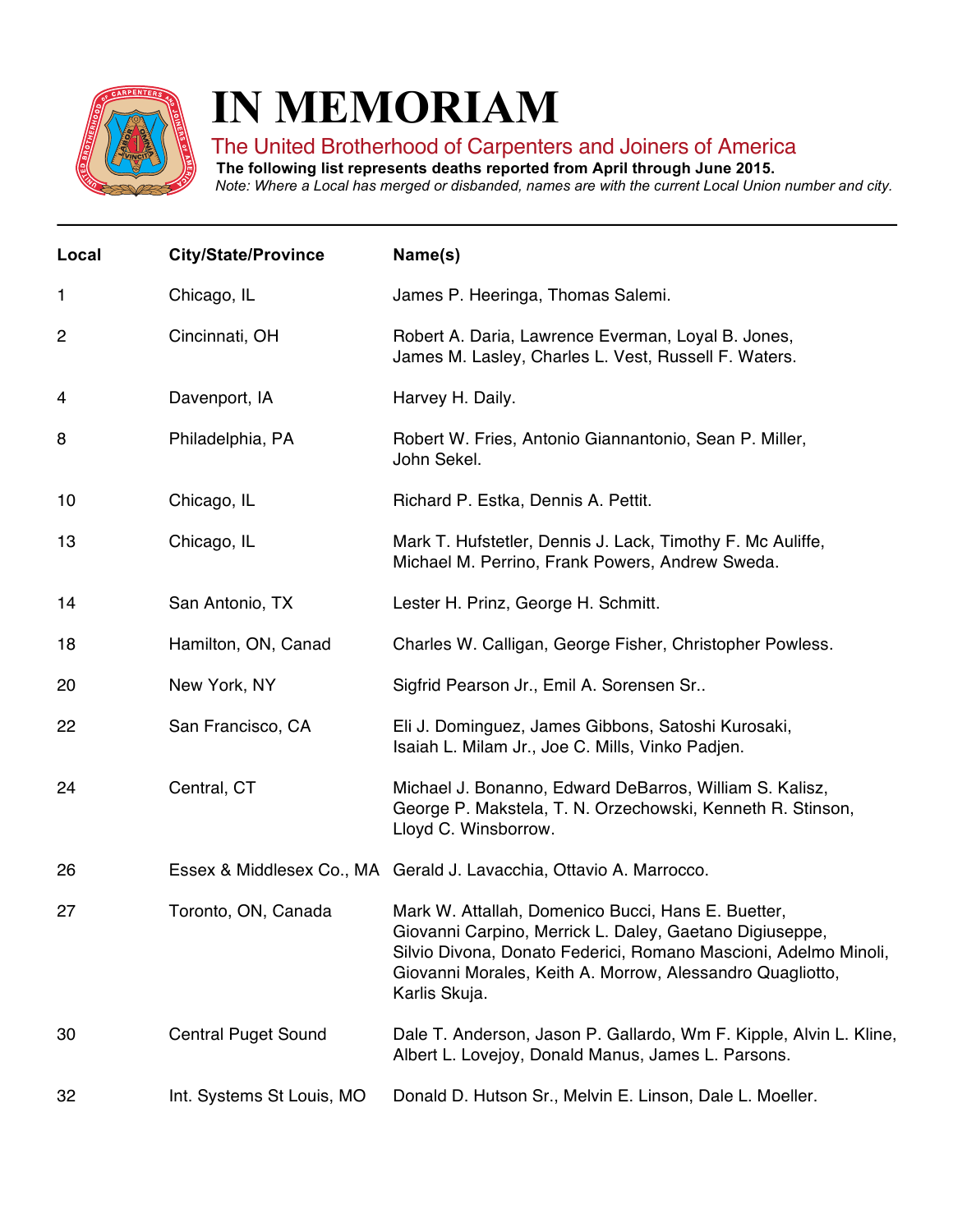| 33 | Boston, MA                   | Bruce D. Boucher, John M. Macozek, John F. O'Brien,<br>Michael D. Taglieri, Charles R. Walker.                                                                                                             |
|----|------------------------------|------------------------------------------------------------------------------------------------------------------------------------------------------------------------------------------------------------|
| 34 | San Francisco, CA            | Harry M. Brandt, Lee G. Patterson, Chris M. Raza.                                                                                                                                                          |
| 35 | San Rafael, CA               | Edward I. Holland.                                                                                                                                                                                         |
| 40 | Boston, MA                   | James P. Lydon.                                                                                                                                                                                            |
| 41 | <b>WA Interior Systems</b>   | Gary L. Green.                                                                                                                                                                                             |
| 43 | Hartford, CT                 | Roland Amlaw, Guy J. Prevost.                                                                                                                                                                              |
| 45 | Queensvillage, NY            | Thomas Anagnostopoulos, Bernard J. Caron, Michael J. Collins,<br>Mario A. Gomez.                                                                                                                           |
| 46 | Sacramento, CA               | Ernest L. Adam, Noel L. Bean, John C. Fundus, Clifford W. Fyffe,<br>Edward B. Jackson, Thomas F. Mcanally, Robert McClain Jr.,<br>Melvin L. Miller, Byron H. Powers, Tom G. Roberts,<br>Kevin L. Townsend. |
| 50 | Knoxville, TN                | Robert R. Robbins.                                                                                                                                                                                         |
| 51 | Boston, MA                   | Walter Majkut.                                                                                                                                                                                             |
| 54 | Chicago, IL                  | Kenneth S. Szymanski.                                                                                                                                                                                      |
| 55 | Denver, CO                   | Hugh E. Borders, Wm P. Galloway Jr., Richard T. Lile,<br>Lorelee Senti, Coleman J. Toth Jr.                                                                                                                |
| 57 | Electricians - St. Louis, MO | Timothy L. Harlan.                                                                                                                                                                                         |
| 58 | Chicago, IL                  | Fred Fiebernitz Jr., Paul J. Gosell, Erland A. Johnson,<br>Harry B. Marchewka, Walter L. Nordine, Earl K. Pearson,<br>Johan A. Schodin.                                                                    |
| 59 | Cent & East WA/Northern      | Al D. Carda, Walter L. Edwards, Antonio Hermosillo, Dale Hink,<br>Leonard E. May, Richard L. Patnode, Carl J. Presley,<br>Mel Rubertt Jr., Richard H. Sams, Ernest R. Thackham,<br>Leonard Visintainer.    |
| 62 | Chicago, IL                  | Robert L. Landingham, Rudolph Paseka, John F. Vogwill.                                                                                                                                                     |
| 67 | Boston, MA                   | Thomas J. Connaugton.                                                                                                                                                                                      |
| 68 | Minnesota State Int, Syst    | Bradley S. Davidson, Francis J. Klaas, Juan M. Lopez,<br>Timothy P. Wheeler.                                                                                                                               |
| 71 | Fort Smith, AR               | Fred C. Miller Jr.                                                                                                                                                                                         |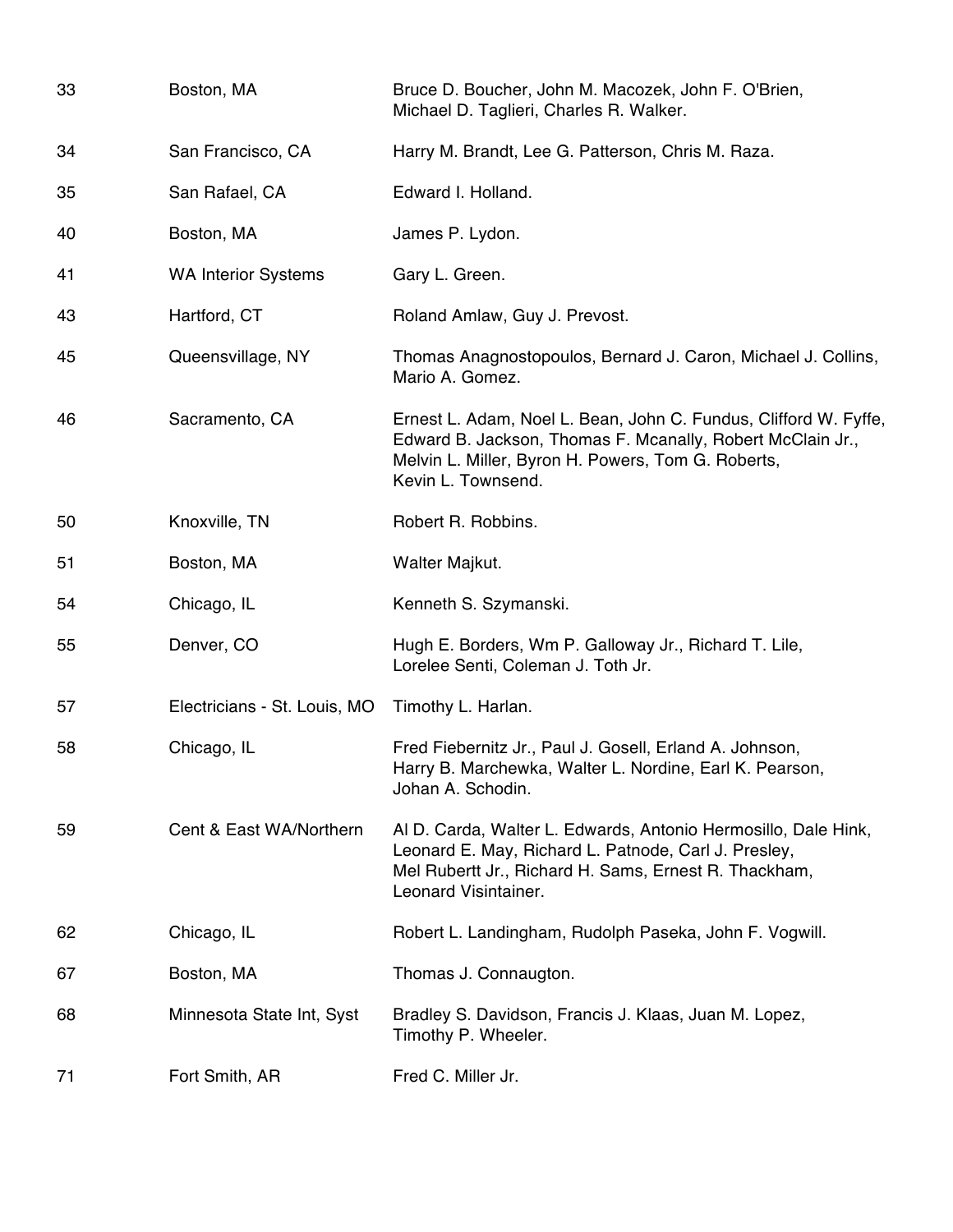| 74  | Chattanooga, TN      | Billy J. Burke, James D. Goolesby, Lloyd R. Moore,<br>Malvin E. Parker, Charles L. Sumner.                                                                                                                                                                      |
|-----|----------------------|-----------------------------------------------------------------------------------------------------------------------------------------------------------------------------------------------------------------------------------------------------------------|
| 80  | Chicago, IL          | Herbert P. Berkhahn, Albert Bronec, Joseph R. Greco,<br>Alfred Lapsins, Anselmo Perez.                                                                                                                                                                          |
| 81  | Erie, PA             | George N. Huck.                                                                                                                                                                                                                                                 |
| 82  | Great Falls, MT      | Marty D. Alexander, Kenneth D. Custer, David S. Garrison,<br>Richard L. Hanson, Heath A. Shannon, Kenneth G. Storie.                                                                                                                                            |
| 83  | Halifax, NS, Canada  | Herman Fougere, George P. Hamm, Robie H. Harvie,<br>Frank G. Woodman.                                                                                                                                                                                           |
| 84  | California, PA       | John P. Sevec.                                                                                                                                                                                                                                                  |
| 92  | St Louis, MO         | Robert J. Bilgere Jr., Bernard Holthaus, Robert J. Mitchell.                                                                                                                                                                                                    |
| 93  | Ottawa, ON, Canada   | Andre A. Gauvin, Michelin Mainville.                                                                                                                                                                                                                            |
| 94  | Providence, RI       | Joseph R. Araujo, Albert L. Bessette, Joseph Bieleckie,<br>Mike D. Flannigan, Domenic Grande, Milton L. Saunders,<br>Ronald R. Silvia, Salvatore Ursini.                                                                                                        |
| 97  | St. Louis, MO        | William E. Blaylock, James F. Burkholder, Edward R. Hall Jr.,<br>Harold Hatley, E. L. Hoevelman, John H. Hudson,<br>Ted E. Kaatmann, S. V. Knittel, Nyles L. Kontz, Nick P. Messmer,<br>Donald L. Seibel, Kevin M. Smith, Terry J. Suter,<br>Tommie L. Winston. |
| 100 | Muskegon, MI         | Melton C. Ammerman, Harold Brower Jr., Richard L. Marr.                                                                                                                                                                                                         |
| 101 | Baltimore, MD        | Donald J. Parrish, Ernest R. Stoll.                                                                                                                                                                                                                             |
| 102 | Oakland, CA          | Jesse R. Harling, Cloyce L. Hunt, Richard K. Jolley,<br>Louis H. Niehues.                                                                                                                                                                                       |
| 106 | Des Moines, IA       | Jerry A. Cosner, James L. Funderburk, Antonio F. Goodwin.                                                                                                                                                                                                       |
| 107 | Worcester, MA        | Charles J. Hurley, Paul P. Piermarini.                                                                                                                                                                                                                          |
| 108 | Springfield, MA      | Dale R. Crittelli, Leo Poulin, Charles R. Schul.                                                                                                                                                                                                                |
| 110 | St Joseph, MO        | Larry R. Pittman, Lawrence N. Sadler.                                                                                                                                                                                                                           |
| 111 | Merrimack Valley, MA | Eugene L. Lacroix.                                                                                                                                                                                                                                              |
| 118 | New Hamsphire        | James J. Hurley Jr., Rudolphe J. Roy.                                                                                                                                                                                                                           |
| 122 | Philadelphia, PA     | William J. McGrath.                                                                                                                                                                                                                                             |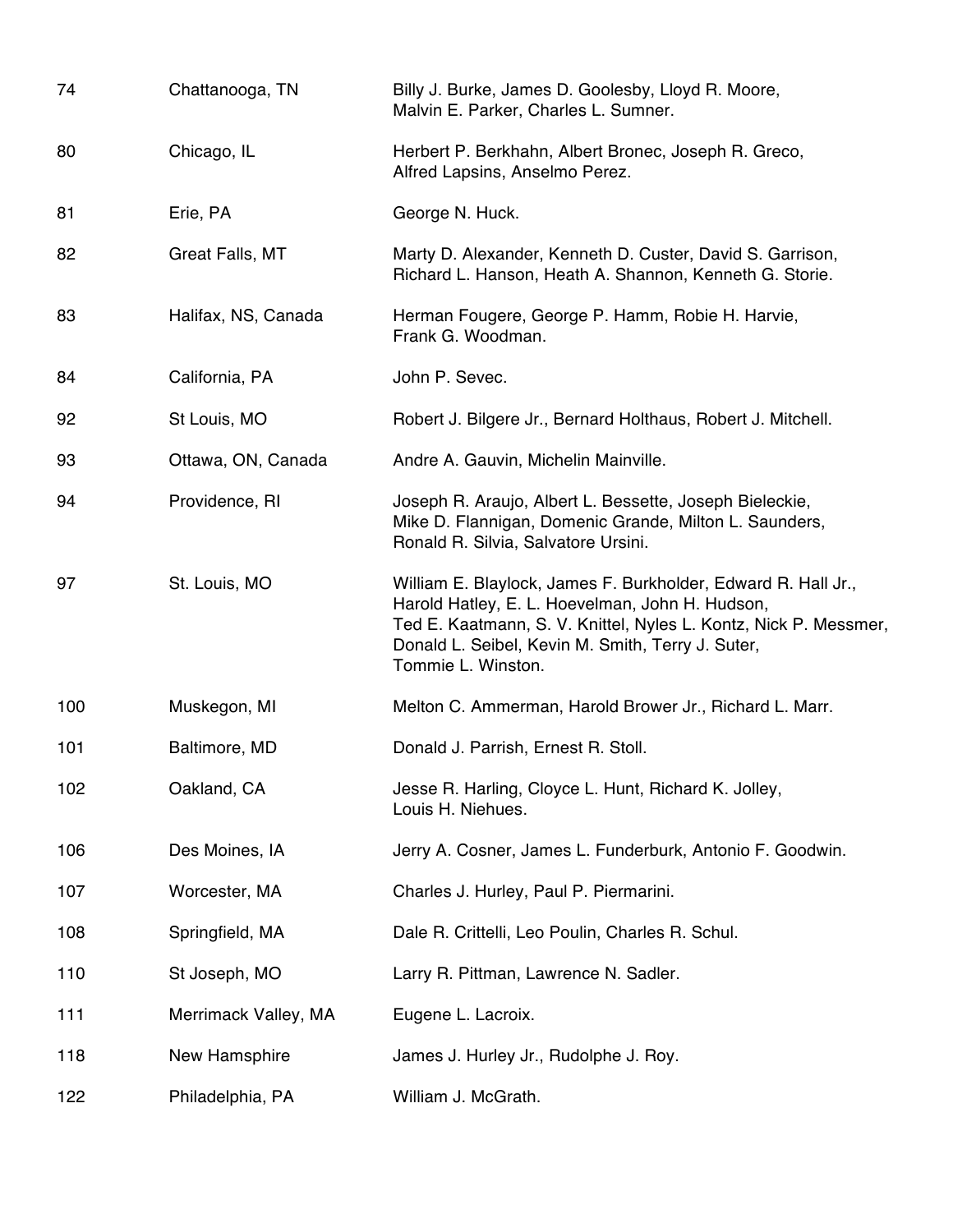| 129 | South Puget Sound       | Nathan R. Drake, Robert V. Wood.                                                                                                                                                                                                     |
|-----|-------------------------|--------------------------------------------------------------------------------------------------------------------------------------------------------------------------------------------------------------------------------------|
| 132 | Washington, DC          | Mark B. Farrell, Donald A. Lambert.                                                                                                                                                                                                  |
| 133 | Terre Haute, IN         | Rolland E. Woolwine.                                                                                                                                                                                                                 |
| 134 | Montreal, QC            | Canada-Sherwin Captain.                                                                                                                                                                                                              |
| 136 | Monroe, OH              | Kennith W. Yeary.                                                                                                                                                                                                                    |
| 141 | Chicago, IL             | Lawrence Hansen, Theodore Kowalski, Paul S. Spencer.                                                                                                                                                                                 |
| 142 | Pittsburgh, PA          | Jeffrey L. Weis.                                                                                                                                                                                                                     |
| 150 | Ventura County, CA      | Chas W. Sturdevant, Jack Wilson, Otto H. Winter.                                                                                                                                                                                     |
| 152 | Contra Costa County, CA | Harry A. Evans, Michael S. Gery, Vernon R. Houck,<br>Paul B. LeVan III, George R. McManis, Clifford L. Merck,<br>Harold E. Myers, Roy D. Oneto, Dale T. Smith.                                                                       |
| 157 | New York, NY            | Ronald Antonucci, Bruno Berni, Eugene J. Bruschi,<br>Leonard K. Chambers, Eugene M. Clarke, Peter L. Clemente,<br>Cyril Edwards, Robert J. Gibbons, Hugh L. Hughes,<br>Jack A. Merla, Paul Milcetic, Ronald D. Rogic, Stanley Zimny. |
| 161 | Kenosha, WI             | Donald C. Brehm, Wallace E. Grau, David E. Knapp,<br>Robert A. Spangler.                                                                                                                                                             |
| 165 | Pittsburgh, PA          | Carl E. Johnson, Patrick E. Lancy, Joseph L. Magalich,<br>John A. Paris.                                                                                                                                                             |
| 166 | Rock Island, IL         | Raymond R. Goetz Jr.                                                                                                                                                                                                                 |
| 171 | Youngstown, OH          | Warren S. Clower, Kenneth E. Juart, Frank Lesick Jr.,<br>Linden J. McDevitt, Robert J. Miller, Louis Posterli,<br>Phillip A. Romano.                                                                                                 |
| 174 | Joliet, IL              | Robert Callaghan, Gene H. Finney, Frank R. Karolcik,<br>Anthony F. Lapaso.                                                                                                                                                           |
| 175 | Louisville, KY          | Gerald D. Gribbin, Lawrence W. Hujo, Wilton L. Lamb,<br>Clyde Milby, Carl Pharis, Wandell I. Phelps, Kenneth L. Sublett,<br>Gerry L. Wetterer, H. W. Woods.                                                                          |
| 180 | Vallejo, CA             | Charles L. Archer.                                                                                                                                                                                                                   |
| 181 | Chicago, IL             | Richard A. Drozek Sr., Ratko M. Grcic, Robert G. Halpert,<br>Richard Hanetho, Warren T. Harbeck, Larry M. Perry,<br>Steve Safraniec, Dennis J. Sullivan, David P. Toedter,<br>Theodore Weglarz.                                      |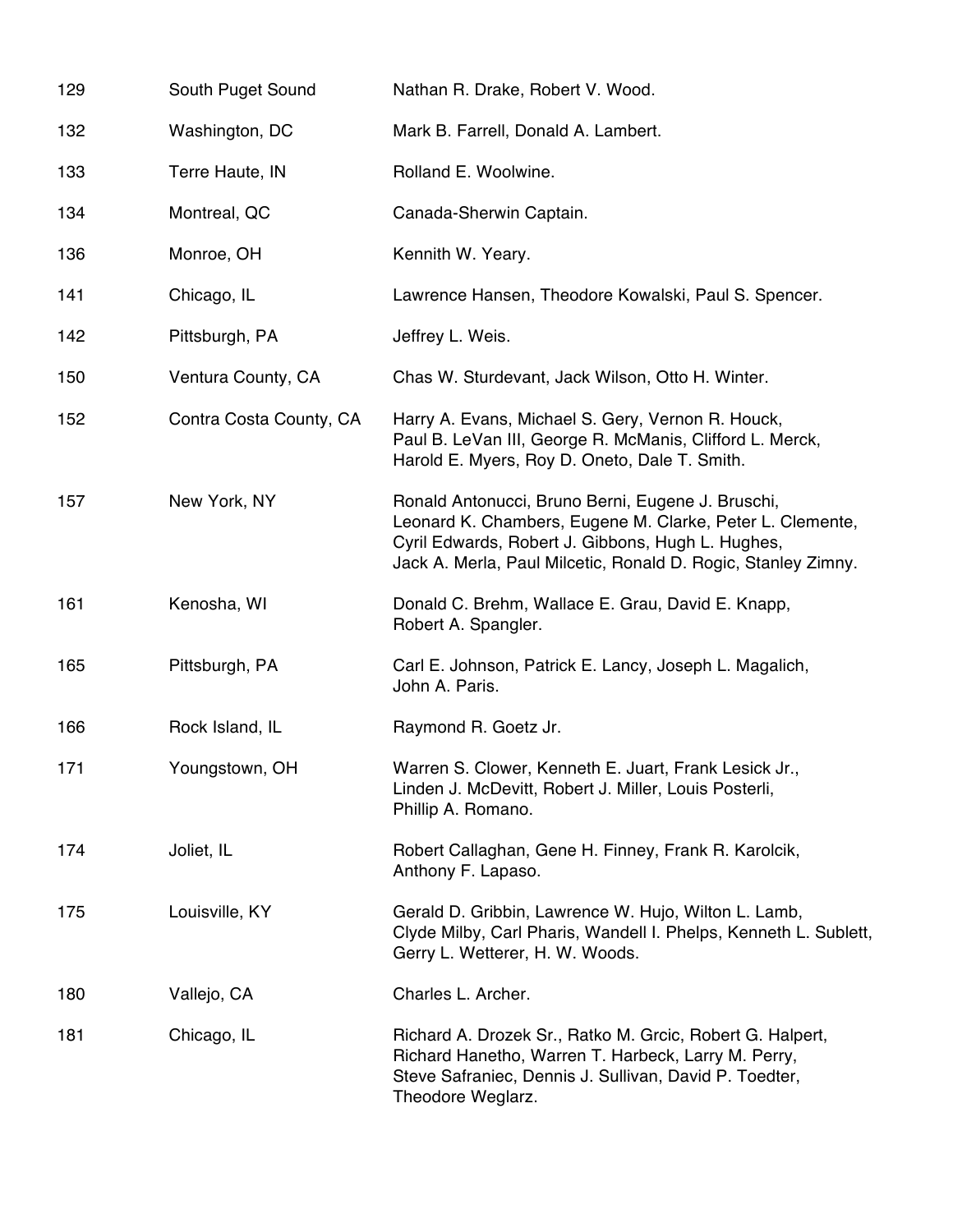| 184 | Salt Lake City, UT      | Keith E. Nielson, Daniel Sandoval, Mack D. Wagstaff,<br>Thomas W. Wilson.                                                                             |
|-----|-------------------------|-------------------------------------------------------------------------------------------------------------------------------------------------------|
| 186 | Steubenville, OH        | David W. Buchanan.                                                                                                                                    |
| 195 | Peru, IL                | Ralph Bacidore, Lewis H. Smith, John F. Troy.                                                                                                         |
| 200 | Columbus, OH            | Leander J. Brandel, Tracy L. Campbell, Antonio Fantozzi,<br>Roger A. Hawk, John C. Mathias, John E. Mossman,<br>Wayne V. Rucker, Foster Van Dusen Jr. |
| 202 | Traverse City, MI       | Clarence Soeltz.                                                                                                                                      |
| 209 | San Fernando Valley, CA | Vernon A. Bisseger, Troy H. Bunch, Robt E. Crawford,<br>Gilford F. Crowell, Jerome N. Herauf.                                                         |
| 210 | Stamford, CT            | Antone L. Arnold, Michael Bixby, Frank Jasensky Jr                                                                                                    |
| 211 | Pittsburgh, PA          | John J. Betkowski, Joseph Z. May.                                                                                                                     |
| 214 | Lebanon, PA             | Henry J. Christ, Floyd R. Clemmer, Rinaldo D. Gill,<br>Ronald G. Hammaker, Robt L. Kissinger, Heinz M. Lorenz.                                        |
| 215 | Lafayette, IN           | Robert E. Layton.                                                                                                                                     |
| 216 | Fort Smith, AR          | Henry L. King, David M. Nichols.                                                                                                                      |
| 217 | San Mateo County, CA    | Peter R. Andersen, Harlan K. Dunning, Fred Perego.                                                                                                    |
| 218 | Boston, MA              | Mario Colecchia, Romeo Manganiello.                                                                                                                   |
| 224 | Evansville, IN          | Bruce W. Donohoo, Shawn K. Guenther.                                                                                                                  |
| 225 | Atlanta, GA             | William F. Dukes, Claude A. Gragg, James D. Ross.                                                                                                     |
| 230 | Pittsburgh, PA          | Robert C. Baker, Louis J. Chruscial, Peter L. Marciniec,<br>John J. McKibbin J, Donald C. Rothey, Steven W. Telegdy.                                  |
| 232 | Fort Wayne, IN          | Larry W. Kreigh.                                                                                                                                      |
| 237 | Peoria, IL              | George E. Boyer, Joseph E. Danforth, Roger E. Gent,<br>Samuel A. Gray, Donald D. Hamm, Ben R. Tanner,<br>James J. Zikus.                              |
| 243 | Champaign, IL           | Billy V. Atwood.                                                                                                                                      |
| 249 | Kingston, ON, Canada    | Christopher Weatherdon, John G. Willie.                                                                                                               |
| 250 | Waukegan, IL            | Arnold E. Dahl, John C. Longshore, Joseph D. Lorusso,<br>Robt T. Niemeyer, Edward P. Peddle.                                                          |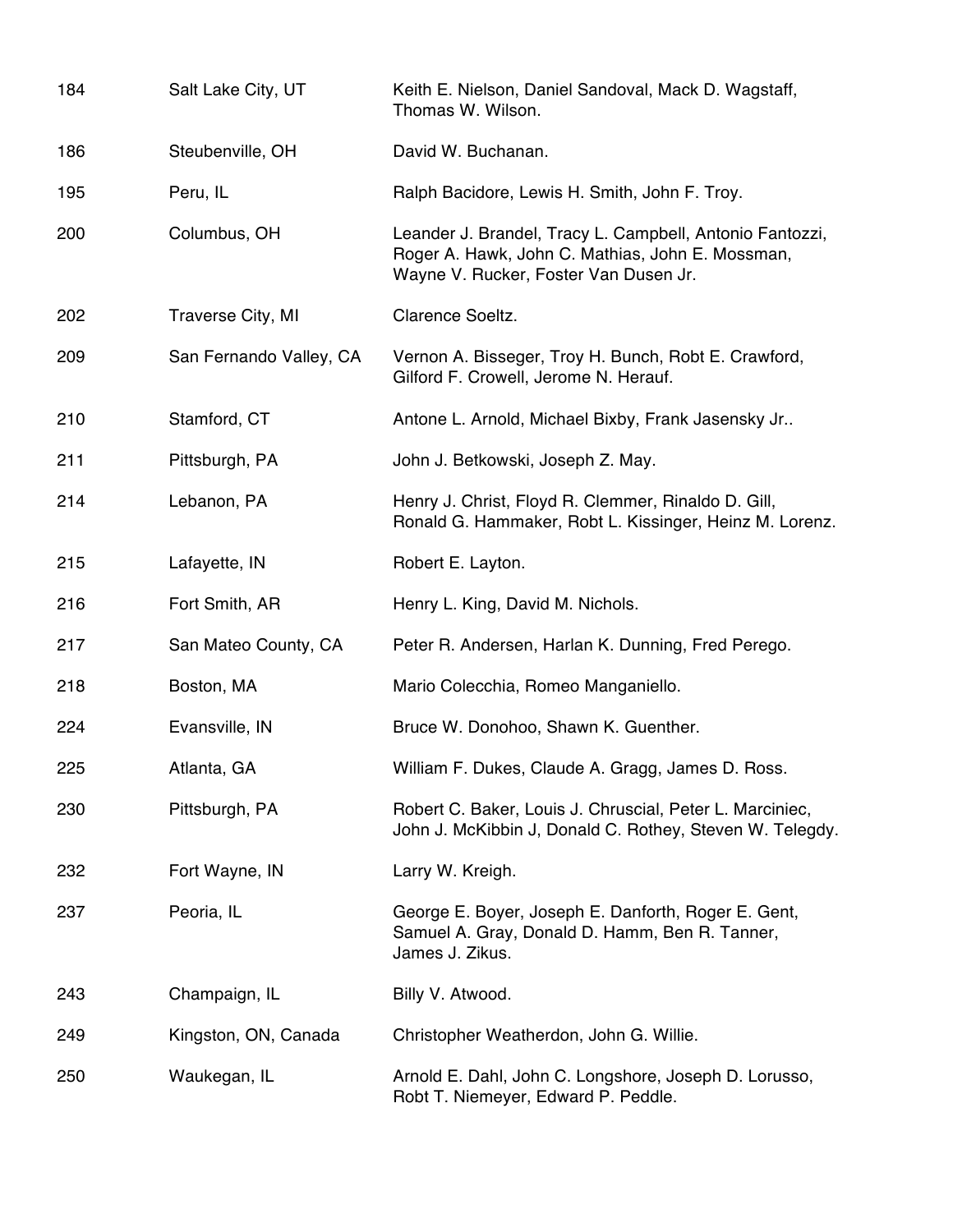| 252 | Edison, NJ            | Anthony J. Mastrocola, Josef Reinl, Stanley R. Rodziak,<br>Robert Scott.                                                                                                                                                                                                                                                                                                                                                                                       |
|-----|-----------------------|----------------------------------------------------------------------------------------------------------------------------------------------------------------------------------------------------------------------------------------------------------------------------------------------------------------------------------------------------------------------------------------------------------------------------------------------------------------|
| 253 | Edison, NJ            | Vincent Abbatiello, Robert J. Bednarz Sr., Steven T. Campana,<br>Vincent J. DeAnni, John DiDonato, Walter C. Gan,<br>Mark P. Lombardi, John B. Mason, Joseph Policastro,<br>Donald P. Reckenbeil, Guglielmo Rossi, Andrew K. Santucci,<br>Douglas T. Schlossberg, James VanWieren.                                                                                                                                                                             |
| 254 | Edison, NJ            | Stanley W. Godon, Edward P. Ingram, Douglas Michell,<br>Jason E. Schatz, Wm A. Schnettler.                                                                                                                                                                                                                                                                                                                                                                     |
| 255 | Carpenters LU No. 25  | James P. Adams, Leonard Apa, H. W. Borgstrom Jr., Jose Datil,<br>John H. Dilks Sr., Harry A. Glover, Frank Hart, Frank J. Hocko,<br>Jos A. Lapczynski, Brian D. Lott, Lewis D. Miller,<br>Trygve C. Pedersen, Edward F. Stefanik, Howard C. Thomas,<br>Thomas J. Vanartsdalen Sr., William J. Weimann,<br>John V. Whitaker.                                                                                                                                    |
| 264 | Milwaukee, WI         | Robert L. Davidowski, Edward L. Devalk, Michael J. Dunne,<br>Edward J. Fischer, Theodore J. Haas, Heinrich Hasenbein,<br>Dean M. Jeske, Henry J. Pionke, Clarence R. Strong.                                                                                                                                                                                                                                                                                   |
| 270 | Springfield, IL       | Gerald C. Hannel, Travis Heckenberg, Francis E. Robson,<br>Theodore J. Smith, Bruce I. Taylor.                                                                                                                                                                                                                                                                                                                                                                 |
| 271 | Eugene, OR            | Jack R. Barnes, Melvin H. Lamkey.                                                                                                                                                                                                                                                                                                                                                                                                                              |
| 272 | Chicago Heights, IL   | Herbert Lustig Jr., Albert B. Michiels, Robert H. Moorhouse.                                                                                                                                                                                                                                                                                                                                                                                                   |
| 275 | Newton, MA            | Gerald A. Archambault.                                                                                                                                                                                                                                                                                                                                                                                                                                         |
| 276 | Batavia, NY           | Raymond G. Blatner, William J. Burritt, David A. Campbell,<br>Louis Collichio, Loren W. Devantier, Christopher P. Domzalski,<br>Herbert W. Fehrenbach, Stephen H. Lattimore, Joseph Marasco,<br>Edward Mellnik, Denis O'Connor, Alfredo Rotella,<br>Richard G. Schneider, Stanley C. Sharpsteen,<br>Leon T. Wojtkowiak, Martin T. Zillmann.                                                                                                                    |
| 277 | Binghamton, NY        | Donald L. Backus, Elmer A. Bolen, James B. Ingison,<br>Raymond Liddington, Fred A. Maki Sr., Clayton J. Rose,<br>Floyd W. Seamon, Charles E. Tinker, Robert H. White,<br>David E. Wise, Melvin V. Woods.                                                                                                                                                                                                                                                       |
| 279 | Hopewell Junction, NY | Paul J. Bain, George Bowman Jr., Paul J. Carlino, Antonio<br>Colagiovanni, Anthony J. Digregorio, Charles Goliah, Hans B.<br>Jackel, Daniel P. Kaczmar, Grainger D. Kirth, Joseph Licata,<br>Rosso Lupis, Thomas P. McCormack, Francisco Nadile, Martin<br>Paulitska, Manuel Rios, James A. Saunders, M. Schivkowitsch,<br>Andrew G. Segar, Arthur L. Sojka, Vincent D. Storms Jr., Kevin T.<br>Sullivan, Harold T. Taegder, Leslie Vanvalkenburg, Mario Vona. |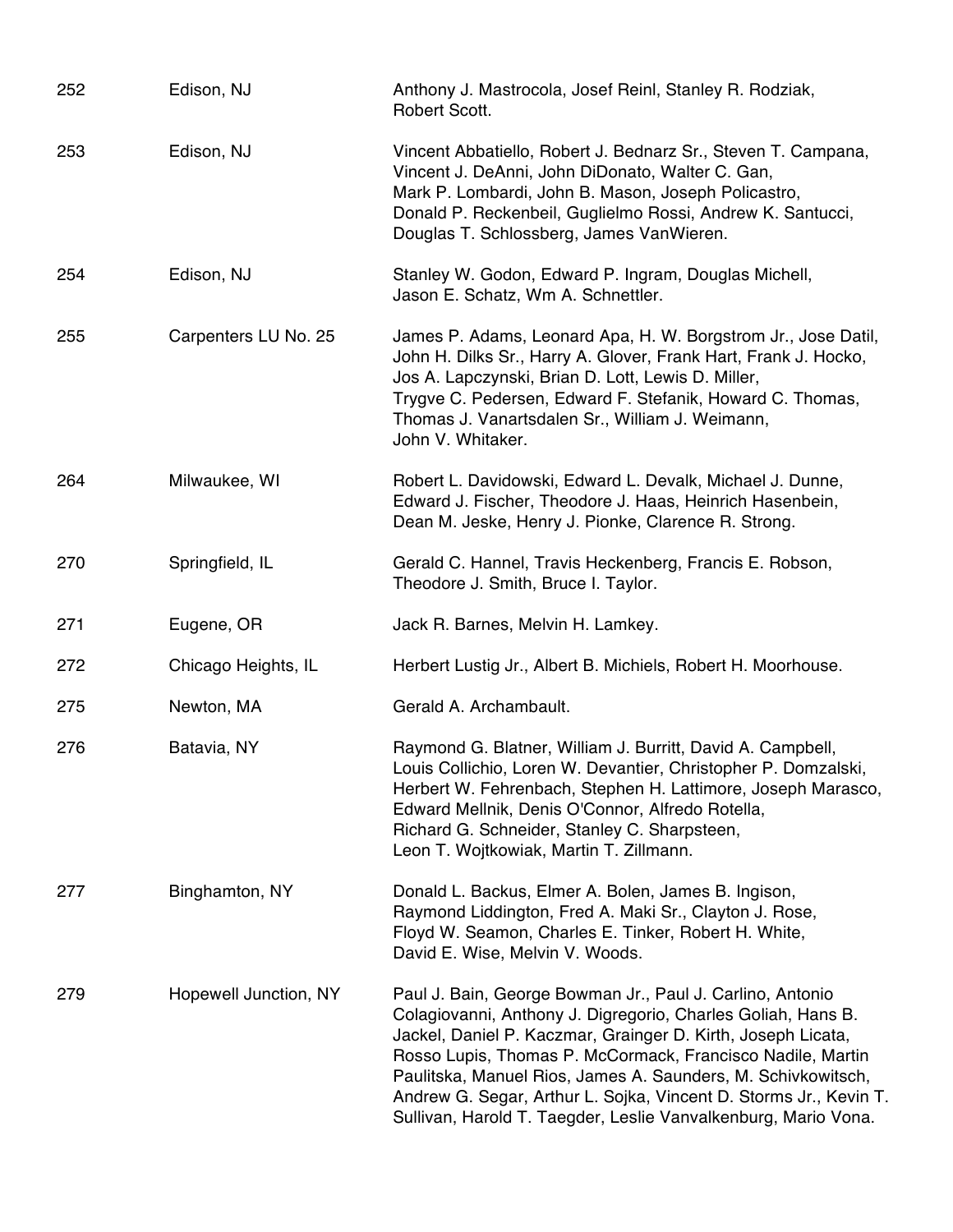| 283 | Augusta, GA       | George M. Lybrand.                                                                                                                                                                                                                                                                                                                          |
|-----|-------------------|---------------------------------------------------------------------------------------------------------------------------------------------------------------------------------------------------------------------------------------------------------------------------------------------------------------------------------------------|
| 285 | Akron, OH         | Richard Borsos, Earl W. Bowen, Robin L. Fouts, George A. Leohr.                                                                                                                                                                                                                                                                             |
| 290 | Hauppauge, NY     | Frank Bitonti, A. Buccellato, Sean N. Dennehy, Wilfred Jacobsen,<br>William J. Kelly, Adam Lang, James P. Mahaney,<br>Gerald R. Mahoney, Erik L. Nilsson, Walter Piekos, Gary Pirone,<br>Leopold Roth, Alberts Vecins.                                                                                                                      |
| 291 | Albany, NY        | Wayne Heald Jr., Ernest R. Jarvis, Michael J. Nolan,<br>Alfred C. Parker Jr., Ross Thew, Edward W. Towers.                                                                                                                                                                                                                                  |
| 301 | Indianapolis, IN  | Ronald E. Dickerson, Meredith R. Harrell, Grover Jones,<br>Gary W. Mosier, John F. Reinke.                                                                                                                                                                                                                                                  |
| 302 | Huntington, WV    | Ray O. Anderson, Jerry D. Thacker.                                                                                                                                                                                                                                                                                                          |
| 308 | Cedar Rapids, IA  | George P. Johnson, Karl J. Kohl.                                                                                                                                                                                                                                                                                                            |
| 310 | Wausau, WI        | Milton R. Krause, Marvin O. Mattice.                                                                                                                                                                                                                                                                                                        |
| 314 | Madison, WI       | Gregory N. Gordon, Richard H. Lang, Robert N. Lechelt,<br>Jack E. Ott, Francis W. Poppa Jr                                                                                                                                                                                                                                                  |
| 315 | Kansas City, MO   | Alexander J. Berry, Estes E. Bolinger, Joseph E. Burks, Terry V.<br>Caldwell, Leroy H. Chrisman, Warren D. Closson, Mark Colgan,<br>John W. Grass, Floyd C. Heinson Jr., Wm L. Mcallister, Arthur<br>McLennan, Gene Palmer, Kenneth Pursell, Douglas A. Snyder,<br>Raymond W. Tripkos, Leroy H. Wycoff.                                     |
| 322 | St. Paul, MN      | Rodney L. Danielson, Mark W. Empanger, Arden W. Geving,<br>Edwin F. Goebel Sr., Harlen J. Hall, Burt W. Hartman, Marcus T.<br>Hunter, Ambros R. Johnson, William D. McCarthy, Eugene<br>Moonen, Harold C. Pitcher, Norbert Rademacher, Milan P.<br>Raether, Clement J. Rochford, Ward C. Sibley Jr., Val L. Watson,<br>Anthony J. Wedricka. |
| 329 | Oklahoma City, OK | Howard E. Davis.                                                                                                                                                                                                                                                                                                                            |
| 344 | Waukesha, WI      | John P. Beres Sr., John A. Gannon, Bernard Martin,<br>Thos L. Miller, Ken J. Strapko, Kenneth R. Zeman.                                                                                                                                                                                                                                     |
| 345 | Memphis, TN       | Gerald H. Bennett, Robert E. French, T. E. Pennington Jr.                                                                                                                                                                                                                                                                                   |
| 351 | Toledo, OH        | Edwin A. Baggs, Doyle W. Barnes, Kevin L. Fox, Michael W. Fulk,<br>Ronald G. Jacobs, Paul W. Lickert, Clarence L. Rendle,<br>Aubrey H. Vanhorn.                                                                                                                                                                                             |
| 357 | Draffenville, KY  | Hobert M. Awbery, R. T. Baucum, William F. Moreland.                                                                                                                                                                                                                                                                                        |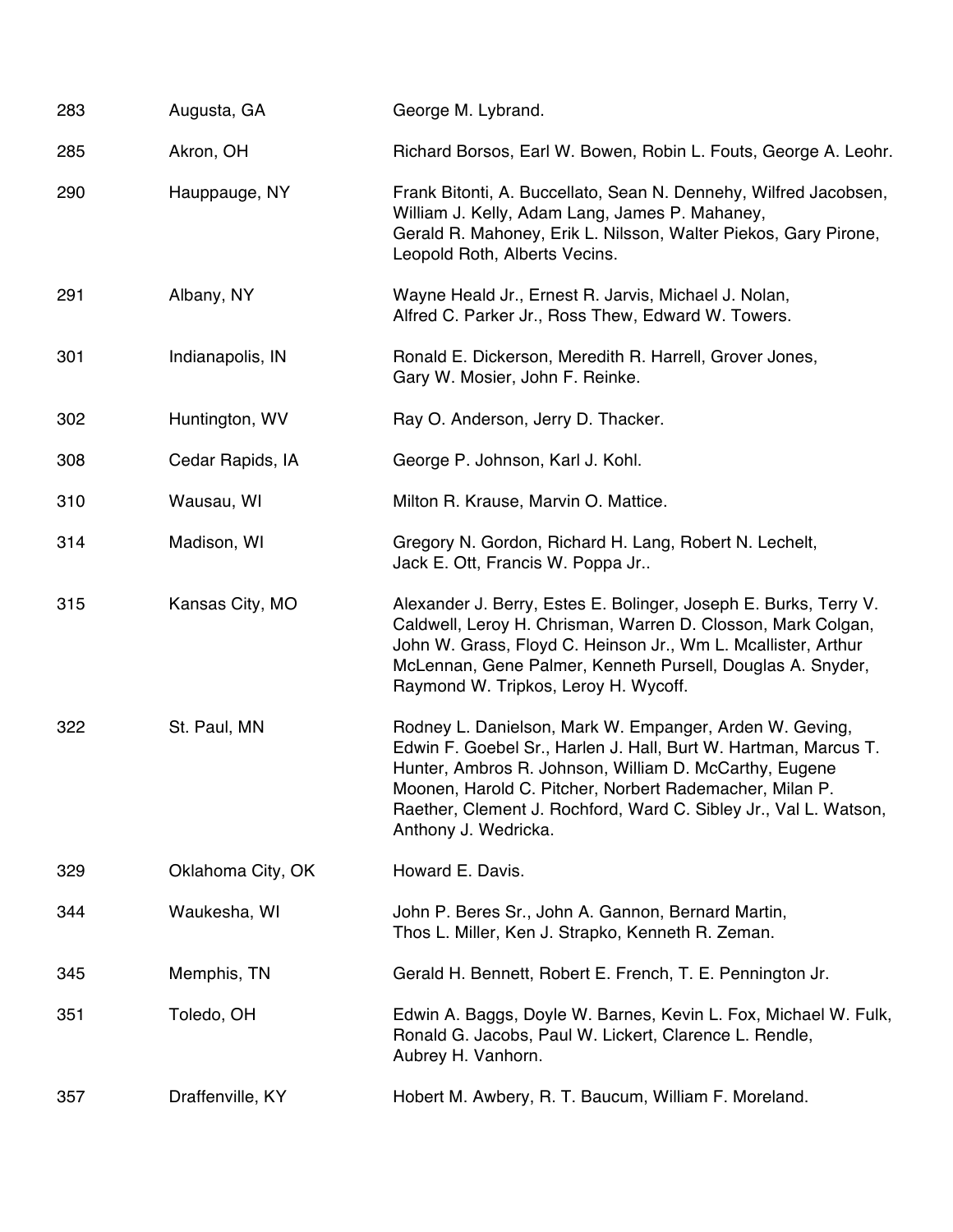| 359 | Philadelphia, PA                             | Carl J. Braun, F. J. Destefano, Angelo Mattoccia, Samuel Paone.                                                                                                                                           |
|-----|----------------------------------------------|-----------------------------------------------------------------------------------------------------------------------------------------------------------------------------------------------------------|
| 361 | Duluth, MN                                   | Darwin Boadwine, David L. Larson, Robert E. Manninen.                                                                                                                                                     |
| 363 | Elgin, IL                                    | Horst E. Abt, Robert C. Graf, Royal A. White.                                                                                                                                                             |
| 372 | Lima, OH                                     | Paul E. Fickel, Gerald E. Miller.                                                                                                                                                                         |
| 373 | Northeast, OH                                | Ray G. Bartholme, Robert L. Dolan, Milan V. Palcic, James J.<br>Perko, Samuel J. Sherrard.                                                                                                                |
| 380 | Prov. Of Quebec, Canada                      | Christian Dallaire.                                                                                                                                                                                       |
| 388 | Richmond, VA                                 | Jimmy G. Hudson.                                                                                                                                                                                          |
| 397 | Whitby, ON, Canada                           | Isaac Cahais, John Hunter.                                                                                                                                                                                |
| 405 | Santa Clara County, CA                       | Carl H. Brown, Joe Cardoza, Kermit F. Dirkson, Oscar Litfin, Wm<br>E. Lorenz Jr., Vernon D. Mason, John A. Mendoza, Thomas E.<br>O'Neill, Arne Rasmussen, W. E. Revallier, Hugh W. Sneed.                 |
| 407 | Albuquerque, NM                              | Guillermo P. Romero, Presley J. Schmitt.                                                                                                                                                                  |
| 408 | Phoenix, AZ                                  | Adrian J. Mills, Fred J. Park.                                                                                                                                                                            |
| 409 | Westside, CA                                 | Clarence H. Bergquist, William P. Brees, Raymond J. Mohr,<br>Gerald W. Warren, George S. Wells, Peter Zauner.                                                                                             |
| 424 | Hingham, MA                                  | Paul F. Laverghetta.                                                                                                                                                                                      |
| 427 | Carpenters Local Union 427 Julius L. Hoffer. |                                                                                                                                                                                                           |
| 429 | Arlington, TX                                | Merrill D. Beam, Virgil P. Garrett, Nathaniel J. Hall, Ricky D. Miller,<br>Robert M. Smith, Morris V. Taylor.                                                                                             |
| 435 | Cleveland, OH                                | John Gib, Alfred C. Glover, Harold C. Haines, Bruce C. Kinzel,<br>Frank T. Mavec Sr., Veikko O. Rauman, Ken D. Rittenhouse,<br>Joseph P. Sabino, Eric R. Schwaerzle, Lynn E. Tallman, Edward<br>A. Vavra. |
| 454 | Philadelphia, PA                             | Leonard Mordell, Albert J. Poole, James M. Slattery.                                                                                                                                                      |
| 464 | Mankato, MN                                  | Aaron P. Furst.                                                                                                                                                                                           |
| 465 | Chester County, PA                           | John Brzoska, Anthony T. Capobianchi, Joseph Fullam Sr., Riley<br>H. Gilbert, Allan Wilgis.                                                                                                               |
| 475 | Ashland, MA                                  | Bobby McGill, Roger Wilder.                                                                                                                                                                               |
| 476 | Clarksburg, WV                               | Franklin B. Shriver, Archie D. White.                                                                                                                                                                     |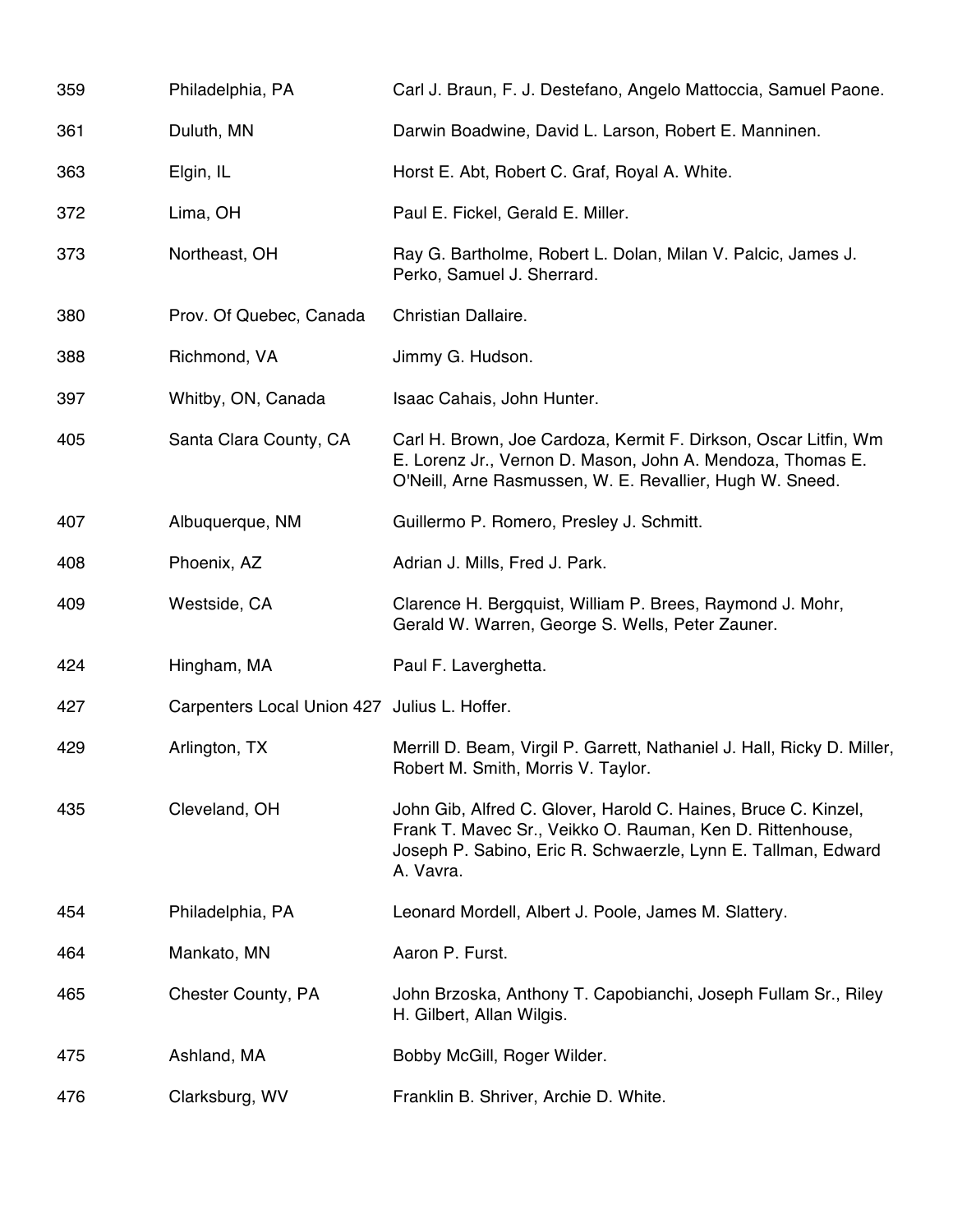| 491 | Baltimore, MD            | Vincent N. Giusto, Leigh A. Welsh.                                                                                               |
|-----|--------------------------|----------------------------------------------------------------------------------------------------------------------------------|
| 494 | Windsor, ON              | Canada-Joseph Bodri.                                                                                                             |
| 505 | Santa Cruz County, CA    | Noel J. Paddon.                                                                                                                  |
| 510 | Berthoud, CO             | Howard S. Lowe Jr.                                                                                                               |
| 515 | Colorado Springs, CO     | Jack Hutte.                                                                                                                      |
| 525 |                          | Battle Creek/Kalamazoo, MI Gerald M. DeBoer, William E. Hoge, Gerald H. Scott.                                                   |
| 527 | Nanaimo, BC, Canada      | Ralph E. Bodin.                                                                                                                  |
| 547 | San Diego, CA            | John K. Boyle, Christpher P. Gillette, Harold W. Hasch, James N.<br>Hendrie, W. D. McDaniel, Lewis E. Raab, Roger A. Sands.      |
| 548 | Minneapolis-St. Paul, MN | Robert L. Ellsworth, Michael R. Grimm, Elmer M. Kloepper,<br>Richard A. Lazere.                                                  |
| 551 | Houston, TX              | Robert A. Bahr Jr., Bert E. Bautsch, Raymond A. Bergeron, Jesse<br>J. Forrest, Wilson Perry, Willard Spell, Angelo L. Tamburine. |
| 558 | Elmhurst, IL             | Leroy J. Porter, James R. Reese.                                                                                                 |
| 578 | Chicago, IL              | Dewey O. Burcham.                                                                                                                |
| 579 | St John's, NL, Canada    | Roger J. Bennett, Thomas Denty, Harold Mercer Jr                                                                                 |
| 599 | Hammond, IN              | William F. Stocky.                                                                                                               |
| 600 | Lehigh Valley, PA        | Donald H. Brown Jr., Nuncio T. Forte, Delbert N. Fritz,<br>Frederick J. Male.                                                    |
| 604 | Morgantown, WV           | William E. Grimes.                                                                                                               |
| 605 | Monterey County, CA      | Robert W. Bronson, Keith D. Brown, Lee W. Hunt,<br>Arthur Z. Velasquez.                                                          |
| 613 | Hampton Roads, VA        | James C. Stevens.                                                                                                                |
| 626 | Wilmington, DE           | David R. Brown, George W. Garber Jr., James B. Green, James<br>G. Jubb, Richard B. Schechinger.                                  |
| 630 | Long Beach, CA           | Jesus Camacho, Robert Morton.                                                                                                    |
| 638 | Marion, IL               | Robert F. Avery, Raymond R. Hartline, William E. Jennings,<br>George W. Smith, Larry D. Snyder.                                  |
| 645 | Scranton, PA             | Stanley W. Archavage Jr., Wm J. Bonsavage.                                                                                       |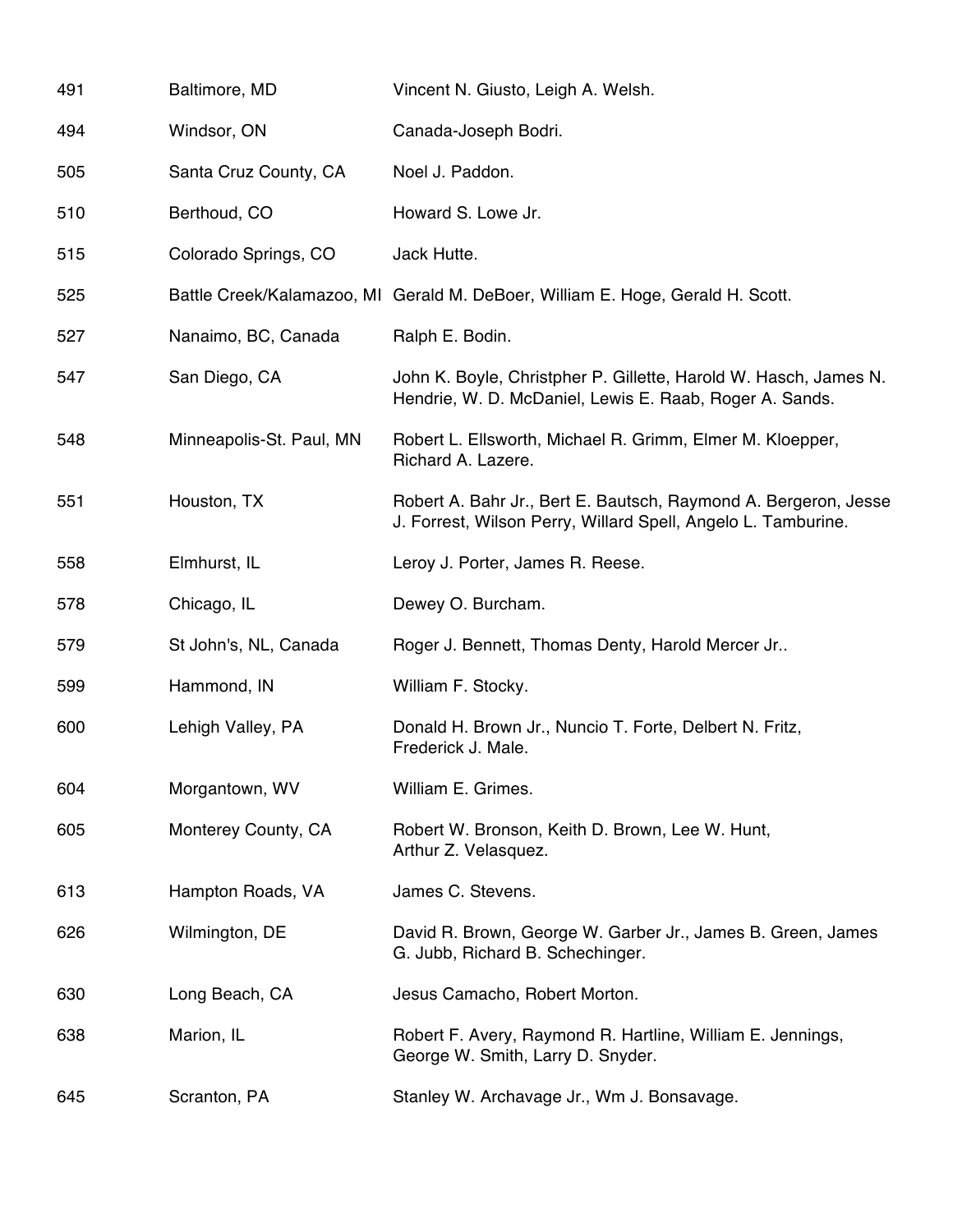| 662 | Southwestern, IL         | Harold L. Keebler, Norman J. Lanz.                                                                                                                                                                                                                                                                                                                                                                                            |
|-----|--------------------------|-------------------------------------------------------------------------------------------------------------------------------------------------------------------------------------------------------------------------------------------------------------------------------------------------------------------------------------------------------------------------------------------------------------------------------|
| 664 | Madison County, IL       | Charles E. Braasch, Christopher D. Reichardt, Virgil D. Townsend.                                                                                                                                                                                                                                                                                                                                                             |
| 665 | Amarillo, TX             | Nick H. Miller.                                                                                                                                                                                                                                                                                                                                                                                                               |
| 675 | Toronto, ON, Canada      | Francesco Borzellino, Risto Kemppainen, Jouni A. Takki.                                                                                                                                                                                                                                                                                                                                                                       |
| 678 | Dubuque, IA              | John H. Evers.                                                                                                                                                                                                                                                                                                                                                                                                                |
| 687 | Detroit & Metro Area, MI | John H. Batts, Charles J. Bernard, Henry Berndt, John J. Cantin,<br>Lawrence J. Creson, Edward J. Dupuie, Robert F. Fici, Ted O.<br>Flanary, Brant L. Furgerson, Glen R. Gardner, James E. Glance,<br>Robert S. Holmes, Melvin Koenke, Jean G. Lagueux, Albert H.<br>Miles, David H. Redinger, Joseph P. Sacka Jr., Roger A. Sey,<br>Clifford J. Tacie, John L. Templeton, Tony Tollis, William<br>Vanwormer, Robert C. West. |
| 701 | Fresno, CA               | Michael C. Branham, Glenn L. Ellis.                                                                                                                                                                                                                                                                                                                                                                                           |
| 702 | Jacksonville, FL         | Ezra L. Holmes, James F. Miller.                                                                                                                                                                                                                                                                                                                                                                                              |
| 706 | Saginaw/Flint, MI        | Ronald J. Coon, Steven D. Deitering, Odd Handeland, Earl F.<br>Hart, Aloysius Jeske, William J. Reynolds, Clem W. Smith.                                                                                                                                                                                                                                                                                                      |
| 713 | Alameda County, CA       | Joseph W. Bradshaw, Joe R. Bravo, Gary L. Dennis, Donald C.<br>Frazier, Harold P. Hansen, Robert A. Hudson, Gene V. Maloney,<br>Gonzalo Manzo, Alfred R. Medders, William G. Pine, Isaias A.<br>Raposo, Melvin C. Shaw Jr., Laurence W. Shields, Clarence W.<br>Texeira, James H. Turner, Joe V. Valdez, Charles E. Wall.                                                                                                     |
| 715 | Elizabeth, NJ            | Allen Froschauer, Michael Risko.                                                                                                                                                                                                                                                                                                                                                                                              |
| 716 | St. Louis, MO            | Dean A. Harpster.                                                                                                                                                                                                                                                                                                                                                                                                             |
| 721 | Los Angeles, CA          | Heinz Berg, Yoshio Doi, William E. Harper, Francisco Ramirez,<br>Gerald M. Ruggles.                                                                                                                                                                                                                                                                                                                                           |
| 729 | Millwright & Machinery   | Paul D. Dubois, Kenneth Fanning Jr.                                                                                                                                                                                                                                                                                                                                                                                           |
| 731 | Sheboygan, WI            | James F. Kloppenburg.                                                                                                                                                                                                                                                                                                                                                                                                         |
| 740 | New York, NY             | Thomas J. Koltowich Jr.                                                                                                                                                                                                                                                                                                                                                                                                       |
| 745 | Honolulu, HI             | Edward K. Cuaresma, Irineo B. Domingo, Francisco Farinas,<br>Eikichi Kaneshiro, Satoshi Kojima, Kunito Kunieda, Kenneth M.<br>Kusaka, Winston Ling, Tadato Maeda, Thomas K. Makiya, Hideo<br>Maruyama, Masahiro Morimoto, Levi Saelua, Kiyoshi Sakima,<br>Teofilo M. Suyat, Sueo Suzui, Harris S. Takeba, Thomas T. Tani<br>yama, Robert S. Watanabe, Tamotsu Yamaguchi,<br>George F. Yokota.                                 |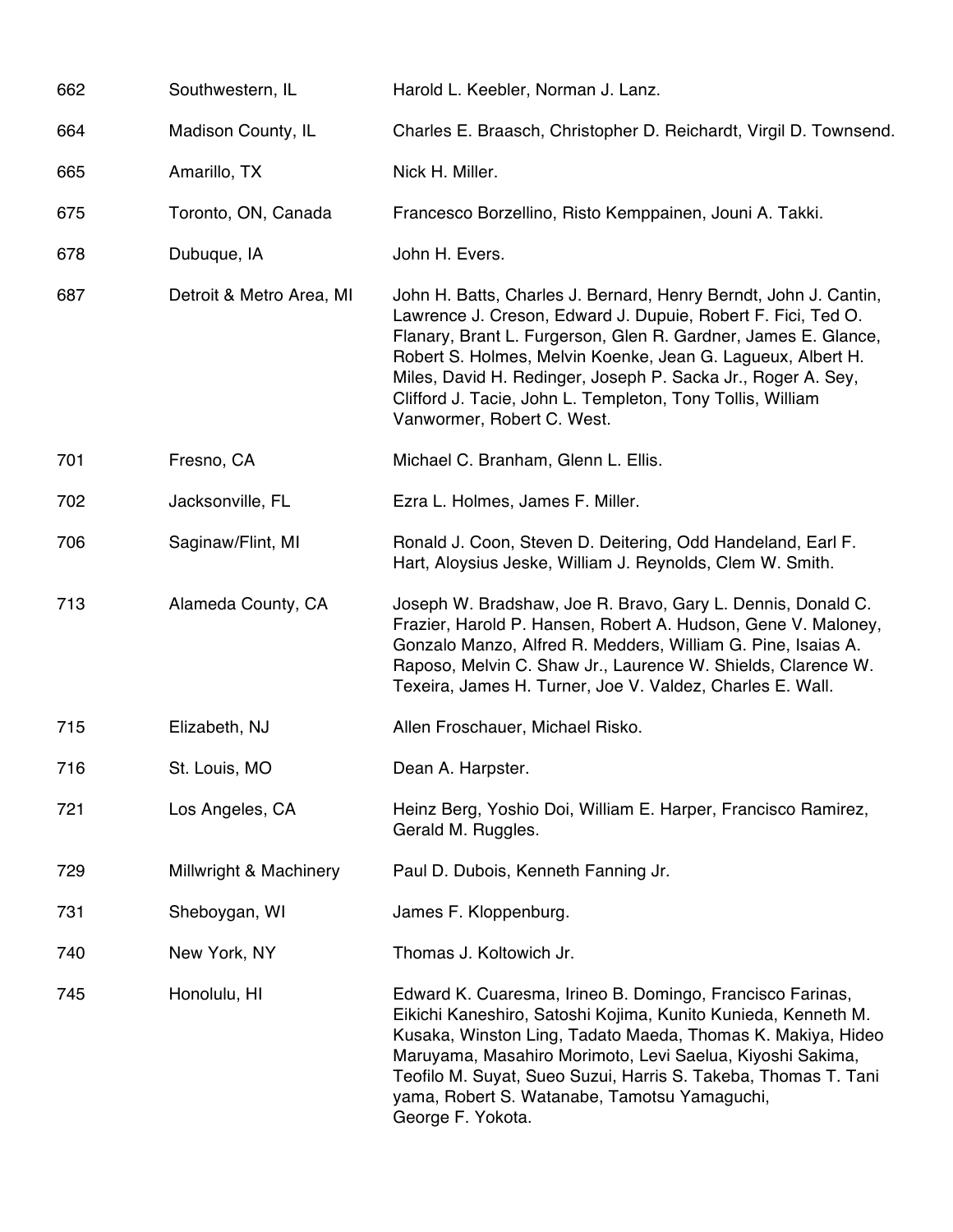| 746  | West Oahu, Hawaii              | David A. Barut, Jesus J. Canyete.                                                                                                                |
|------|--------------------------------|--------------------------------------------------------------------------------------------------------------------------------------------------|
| 751  | Santa Rosa, CA                 | Delbert L. Cochran, Robert S. Griesbach, Louis Jochim.                                                                                           |
| 759  | <b>Westmoreland County, PA</b> | Matthew P. Grube, Richard B. Miller Sr                                                                                                           |
| 777  | Harrisonville, MO              | Charles M. Harbit.                                                                                                                               |
| 785  | Cambridge, ON, Canada          | Douglas E. Cox, Donald I. Hay, Robert G. Leachman Jr                                                                                             |
| 790  | Dixon, IL                      | Vernon R. Freeman.                                                                                                                               |
| 803  | Orange, CA                     | John N. Hager, Robert C. Hagman, Matilde Lopez, Edward Mills,<br>James D. Mulvihill, Ronald F. Platfoot.                                         |
| 808  | Blackfoot, ID                  | Thomas M. Bourke, Timothy P. Wells.                                                                                                              |
| 839  | Des Plaines, IL                | Johann Dittrich, Edw H. Jaacks, Wayne M. Kleiner, Rodney H.<br>Noe, David L. Parker, Norman G. Redinger, Clarence W. Scott,<br>Joseph R. Siegel. |
| 845  | Delaware County, PA            | Thomas W. Smythe.                                                                                                                                |
| 899  | Parkersburg, WV                | James M. Teters.                                                                                                                                 |
| 916  | Aurora, IL                     | Kenneth Anderson, Richard A. Vanduyne.                                                                                                           |
| 926  | Brooklyn, NY                   | Walter T. Billigmeier, John J. Devito, Kenneth Hutter, Marlon<br>Marin, James Mcintosh.                                                          |
| 943  | Tulsa, OK                      | James Wallace.                                                                                                                                   |
| 944  | San Bernardino, CA             | Leroy L. Beringer, Ron Biemans, Jose Luis Campos, Richard C.<br>Demars, Philip J. Mach.                                                          |
| 945  | Jefferson City, MO             | Daniel R. Bolinger, Raymond F. Koenigsfeld.                                                                                                      |
| 955  | Appleton, WI                   | Francis Elsinger, Willard E. Flunker, Jonathan A. Stoffel,<br>Donald E. Witt.                                                                    |
| 971  | Reno, NV                       | Hardin L. Aigner, Larry A. Ezgar, Roderick R. Menck, Leo E.<br>Poundstone II, Rex J. Sly.                                                        |
| 1000 | Tampa, FL                      | Derek Bell, Michael L. Fiorentino, James R. Hart.                                                                                                |
| 1004 | Jackson/Lansing, MI            | Gregory K. Fuller, Keith K. Griswold, Edward W. Louth, Walter R.<br>Louth, James E. Matthews, Donald R. Sattler, Richard J.<br>Schaedler.        |
| 1005 | Hobart, IN                     | Loyd D. Allen, James H. Donnella, Nathan D. Schultz.                                                                                             |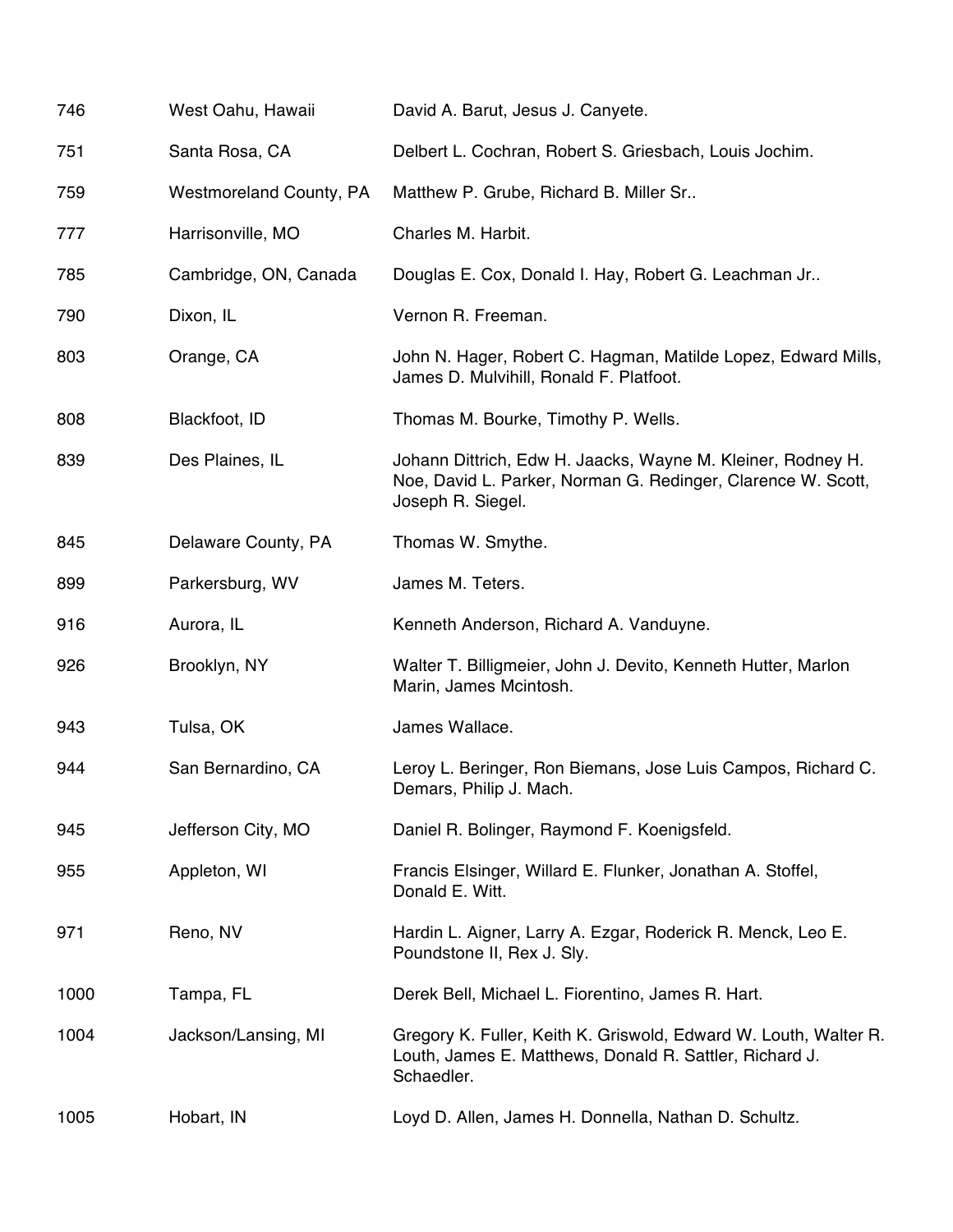| 1007 | Niagara Falls, ON     | Canada-Richard A. Pratt.                                                                                                                                                                                  |
|------|-----------------------|-----------------------------------------------------------------------------------------------------------------------------------------------------------------------------------------------------------|
| 1009 | St John's, NL, Canada | George H. Guy.                                                                                                                                                                                            |
| 1017 | Redmond, OR           | Earl E. Johnston.                                                                                                                                                                                         |
| 1021 | Saskatoon, SK, Canada | Barry W. Holma.                                                                                                                                                                                           |
| 1027 | Chicago, IL           | Heathclif Anderson, Werner A. Bertsch, Matt Kielek,<br>Jack H. Koblenz.                                                                                                                                   |
| 1045 | Detroit, MI           | Walter J. Czop, Thomas J. Elsey, William Kenefick,<br>Lloyd F. Pingston, George Rebh.                                                                                                                     |
| 1050 | Philadelphia, PA      | Joseph V. Cavallaro, Edward Foedinger, George W. Hill,<br>Biagio J. Iaconelli, Clinton Tisby, Michael J. Volpe.                                                                                           |
| 1051 | Springfield, IL       | Merle E. Large.                                                                                                                                                                                           |
| 1056 | Waupaca, WI           | Donald J. Hartle, Timothy J. Rusinek, Edward J. Wagner.                                                                                                                                                   |
| 1073 | Philadelphia, PA      | William L. Miller.                                                                                                                                                                                        |
| 1076 | Millwrights KY & IND  | Amos Bowersock, Robert E. Cox Jr., Winfred D. Davis, Jackie L.<br>Hunley, James M. Kompier, Joshua J. Nevala, Joseph B.<br>Noltemeyer.                                                                    |
| 1090 |                       | Millwright & Piledrivers Ohio Victor D. Knore, Christopher R. Matthews, James P. O'Brien, John<br>L. Richmond, Everett C. Short, William H. Travis, Michael P. Vah,<br>Earl W. Walker, Thomas E. Walters. |
| 1091 | Bismarck Mandan, ND   | Alfred L. McGraw.                                                                                                                                                                                         |
| 1098 | Baton Rouge, LA       | Edward P. Grantham, R. C. Simpson.                                                                                                                                                                        |
| 1102 | Detroit, MI           | Steve C. Estes, Ernest J. Gleason, Gerald E. Hamblen, William R.<br>Knight, James L. Myers.                                                                                                               |
| 1109 | Visalia, CA           | Walter H. Kupfer.                                                                                                                                                                                         |
| 1127 | Kansas City, MO       | Interior Sy-Justin S. Wilson.                                                                                                                                                                             |
| 1143 | Lacrosse, WI          | Larry D. Wiemerslage.                                                                                                                                                                                     |
| 1146 | Green Bay, WI         | Daniel M. Carlson, Robert J. Geniesse, Seth M. Henry,<br>Thomas D. Jackovich.                                                                                                                             |
| 1155 | Columbus, IN          | Clyde W. Pedigo.                                                                                                                                                                                          |
| 1160 | Pittsburgh, PA        | Boone Beckus, William H. Kelch, William Smoley.                                                                                                                                                           |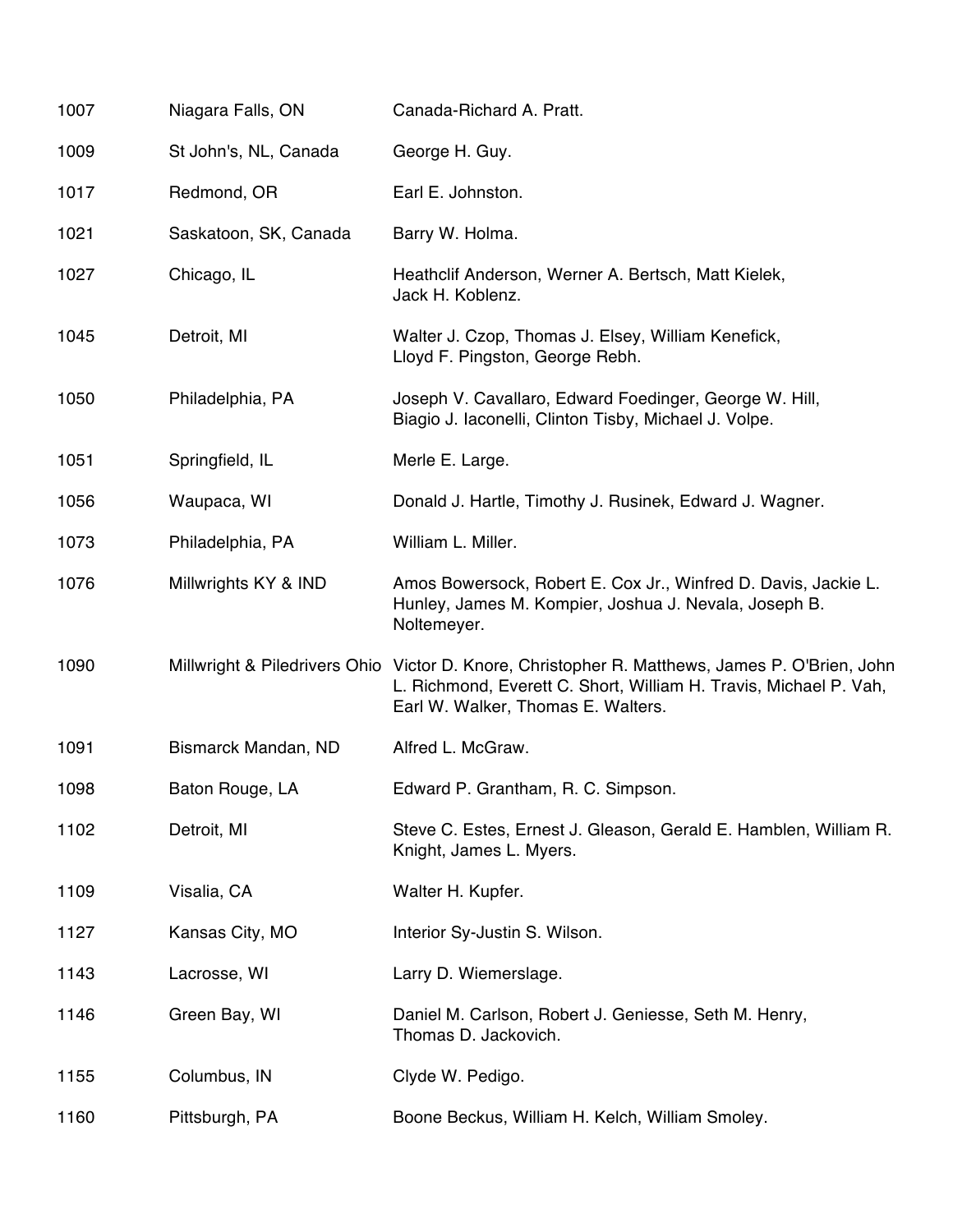| 1163 | Syracuse, NY            | Damond B. Halmond, Todd C. Hollinger, Eric P. Steilen.                                                                                                                                                           |
|------|-------------------------|------------------------------------------------------------------------------------------------------------------------------------------------------------------------------------------------------------------|
| 1185 | Chicago, IL             | Thomas A. Foley.                                                                                                                                                                                                 |
| 1207 | Charleston, WV          | Carrol L. Croson, James J. King, Ronald W. Sullivan.                                                                                                                                                             |
| 1209 | Florence, AL            | Rufus A. South, Randy P. Strickland.                                                                                                                                                                             |
| 1234 | Detroit, MI             | Bennie Cook, Jack D. Harris, Robert L. Sword, Robert L. Weiss.                                                                                                                                                   |
| 1245 | Las Cruces, NM          | Jesus V. Castaneda.                                                                                                                                                                                              |
| 1256 | Sarnia, ON, Canada      | Chris Bell, Steve Cserni, Kenneth Macdonald, Eldon (. McDonald.                                                                                                                                                  |
| 1260 | Iowa City, IA           | Thomas Elmore, Jerry A. Knipe.                                                                                                                                                                                   |
| 1263 | Atlanta, GA             | Timothy K. Buchanan, Brad R. Neubauer.                                                                                                                                                                           |
| 1281 | Anchorage, AK           | Charles C. Anderson, James W. Dvornikoff, Robert L. Hawkinson,<br>Robert E. Leuenhagen.                                                                                                                          |
| 1302 | New London, CT          | Chester J. Drong.                                                                                                                                                                                                |
| 1310 | St Louis, MO            | Billy M. Conner.                                                                                                                                                                                                 |
| 1325 | Edmonton, AB, Canada    | William S. Alton, Bryan L. Ferguson, Elmina Gionet, Gustav<br>Gurske, David Haly, Marvin P. Kirk, Teague McEwen, Peter D.<br>Milward, Jamie A. Norman, Anthony Organ,<br>Nathan W. Smallwood, Konrad Szwedowicz. |
| 1348 | Virginia, MN            | Darwin A. Meyer, Roland A. Peterson.                                                                                                                                                                             |
| 1370 | Kelowna, BC, Canada     | Nick Schmitutz.                                                                                                                                                                                                  |
| 1382 | Rochester, MN           | Ralph E. Stehr.                                                                                                                                                                                                  |
| 1386 | New Brunswick, Canada   | Jean-Francois Boulay.                                                                                                                                                                                            |
| 1425 | Sudbury, ON, Canada     | Ralph Miettinen, Malcolm Ross.                                                                                                                                                                                   |
| 1445 | Topeka, KS              | Travis L. Miller.                                                                                                                                                                                                |
| 1460 | Edmonton, AB, Canada    | Joe R. Joyce, Mike J. Vandette.                                                                                                                                                                                  |
| 1462 | <b>Bucks County, PA</b> | Thomas E. French, Peter J. Urban.                                                                                                                                                                                |
| 1485 | LA Porte, IN            | Lester D. Burger, Irving F. Nelson.                                                                                                                                                                              |
| 1503 | Portland, OR            | I. B. Bitz, Robert R. Carr, Patrick Hickey, Patrick R. Johnson,<br>Charles E. Linden, Lisa N. Ostrom, Robert M. Robson Jr.                                                                                       |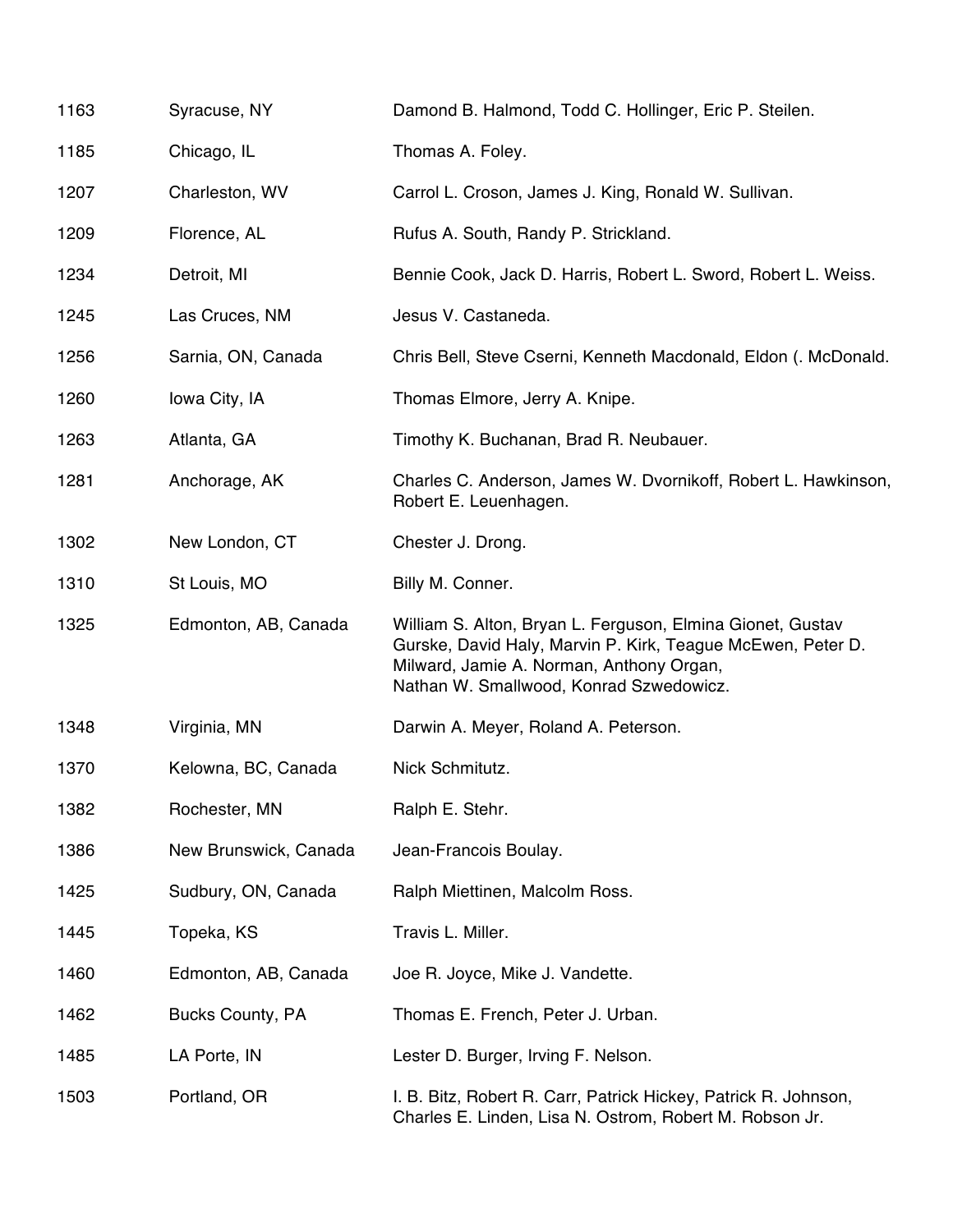| 1505 | New Mexico State Int Sys  | Isaac Madrigal.                                                                                                                                                    |
|------|---------------------------|--------------------------------------------------------------------------------------------------------------------------------------------------------------------|
| 1506 | Los Angeles, CA           | Guido R. Arrabal, Raffaele Barone, Lucien A. Guiol, J Adolfo G.<br>Murguia, Mark A. Perkins, Russell L. Wassell.                                                   |
| 1510 | Upper Peninsula, MI       | Gerald Seymour, Ronald P. Tikkanen.                                                                                                                                |
| 1521 | Algoma, WI                | Peter Dellis Jr., Jane B. Denault.                                                                                                                                 |
| 1529 | Kansas City, KS           | Don H. Detlefson, Frank Octavio, Donal J. Smith.                                                                                                                   |
| 1539 | Chicago, IL               | Max R. Berzack, Leon R. Filas, Edward C. McGady Jr.,<br>Thomas P. Neary.                                                                                           |
| 1554 | Millwrights-Nashville, TN | David S. Amick, Donald E. King, James R. Rogers,<br>David L. Vaughn.                                                                                               |
| 1556 | New York, NY              | Hugo Civetta, Dominick DeLuca, Carl Erickson,<br>Salvatore Orlando.                                                                                                |
| 1592 | Sarnia, ON, Canada        | Arthur H. Mason.                                                                                                                                                   |
| 1595 | Montgomery County, PA     | Joseph R. Cronin, Benjamin A. Hattendorf, Harold R. Mertz,<br>Joseph F. Molinari Jr., Clinton Robertson.                                                           |
| 1596 | St Louis, MO              | Mary S. Birkenmeier, David L. Clark, David H. Marx, James E.<br>Muscott, Daniel C. Steinkamp, John Wyrozynski.                                                     |
| 1598 | Victoria, BC, Canada      | John Purgei, Michael J. Rowbottom, Frank L. Smith.                                                                                                                 |
| 1599 | Redding, CA               | Robert M. Cox, Ronnie Hill, A. J. Miller.                                                                                                                          |
| 1607 | Millwright Local 1607, CA | Brent K. Jackson, Dwaine A. Kinkade, David R. McNutt, Eugene<br>E. Mitty, Theodore H. Panagos, Robert L. Rigali, Kirk J. Robert,<br>Richard Samuelson, Jack Smith. |
| 1650 | Lexington, KY             | Robert S. Nix, Ricky Woodall.                                                                                                                                      |
| 1665 | Alexandria, VA            | Luther W. Harper Jr.                                                                                                                                               |
| 1669 | Fort William, ON, Canada  | Brian T. Armstrong, Edward Emerick, Dale O. Ramsay.                                                                                                                |
| 1693 | Chicago, IL               | Theodore P. Bruni, Thomas Danihel, Carl T. Roy.                                                                                                                    |
| 1733 | Marshfield, WI            | Gary L. Felten, John L. Marx.                                                                                                                                      |
| 1755 | Parkersburg, WV           | Ronald S. Wheeler.                                                                                                                                                 |
| 1780 | Las Vegas, NV             | Robert A. Marchack.                                                                                                                                                |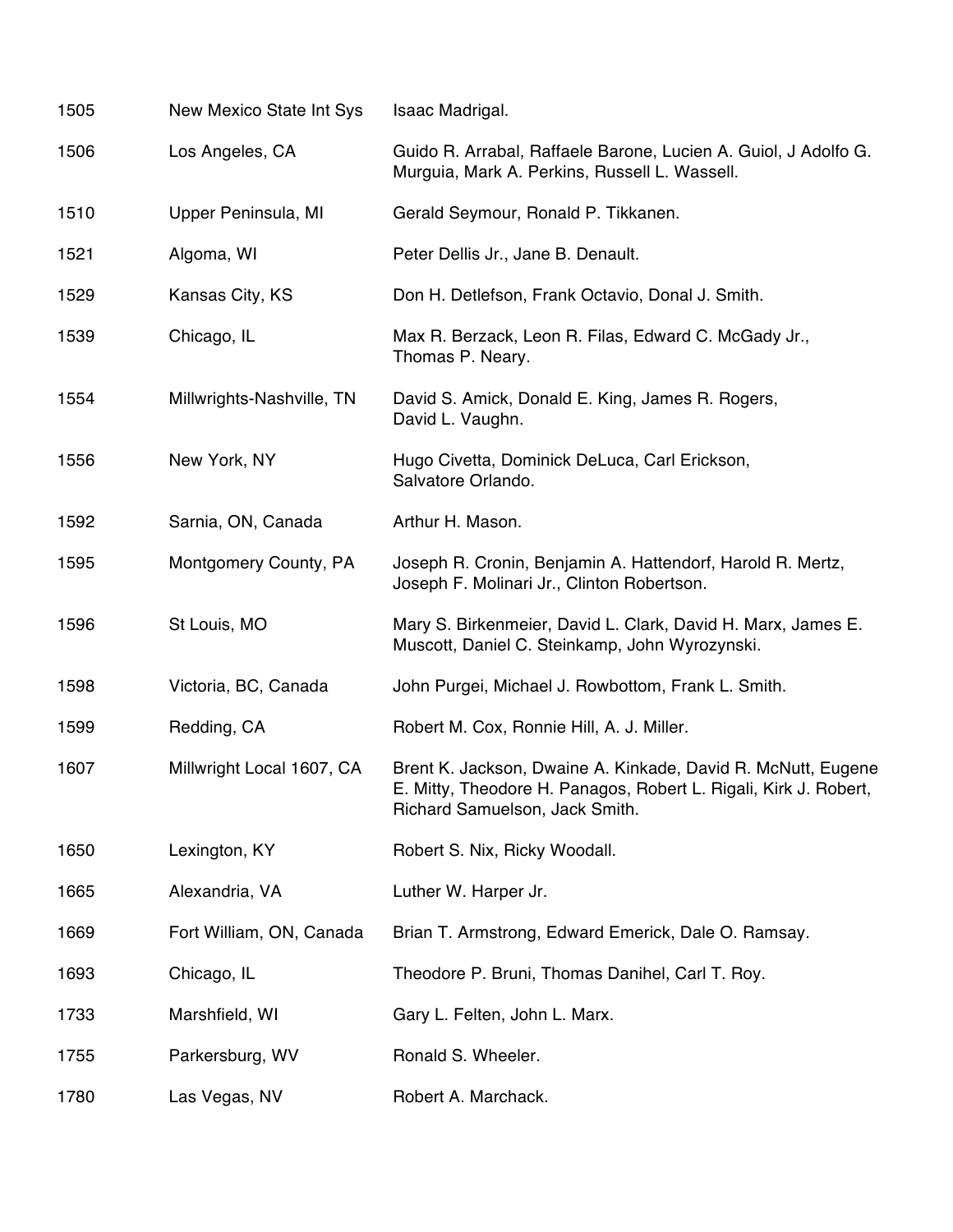| 1795 | Farmington, MO       | Fred O. Kinneman, Robert J. Stacy.                                                                                                           |
|------|----------------------|----------------------------------------------------------------------------------------------------------------------------------------------|
| 1800 | Arroyo Grande, CA    | Lewis Corley, Clifford J. Elgin, Fred Sackie.                                                                                                |
| 1809 | Hialeah, FL          | Larry J. Argento, Richard W. Bailey, Ernest Barr Jr., Hubert G.<br>Douglas, Willie J. Hines, Robert L. Satterthwaite,<br>Vic M. Valiente Sr. |
| 1823 | Philadelphia, PA     | Michael Banko, Charles J. Farley, Ernest Linden.                                                                                             |
| 1836 | Russellville, AR     | Harley L. Via.                                                                                                                               |
| 1839 | Washington, MO       | Robert L. Trokey.                                                                                                                            |
| 1846 | New Orleans, LA      | Jermaine A. Brealy, Sr., Max R. Hutchinson, Michael P. Kinchen,<br>Harold D. Madere, Marcel Radosta.                                         |
| 1856 | Philadelphia, PA     | Ervin C. Deck Jr.                                                                                                                            |
| 1865 | Minneapolis, MN      | Carl A. Larson.                                                                                                                              |
| 1889 | Downers Grove, IL    | Brian K. Bee, Peter Ference, Ricky L. Lavender, Rudolph B.<br>Struchil, Andrew Vandyke.                                                      |
| 1906 | Philadelphia, PA     | James J. Cassidy, Joseph F. Litz.                                                                                                            |
| 1925 | Columbia, MO         | Robert T. Level.                                                                                                                             |
| 1934 | Bemidji, MN          | Nels Grindahl, Richard S. Heinzen, Donald C. Schieck.                                                                                        |
| 1977 | Las Vegas, NV        | Antonio Flores, William J. Gilmour Jr., Mike D. Kidd, Charles G.<br>Michael, C. G. Montgomery, Timothy R. Vasilo.                            |
| 1996 | Vermont/Maine        | Edward F. Patriquin.                                                                                                                         |
| 2030 | St. Genevieve, MO    | Victor T. Jokerst, Vincent H. Stolzer.                                                                                                       |
| 2077 | Columbus, OH         | Virgil L. Downs.                                                                                                                             |
| 2087 | Crystal Lake, IL     | James A. Glosson, Kenneth D. Hettermann.                                                                                                     |
| 2103 | Calgary, AB, Canada  | David J. Niznik.                                                                                                                             |
| 2158 | Rock Island, IL      | John A. Burnell, Bryon D. McMillen, Robert W. Williams.                                                                                      |
| 2182 | Montreal, QC, Canada | Guy Deroy, Leonce Nadeau.                                                                                                                    |
| 2214 | Festus, MO           | John R. Gogel, Clyde A. Stokes, Charles E. Turley.                                                                                           |
| 2222 | Goderich, ON, Canada | Orville Fitzgerald, Norman E. Siddall.                                                                                                       |